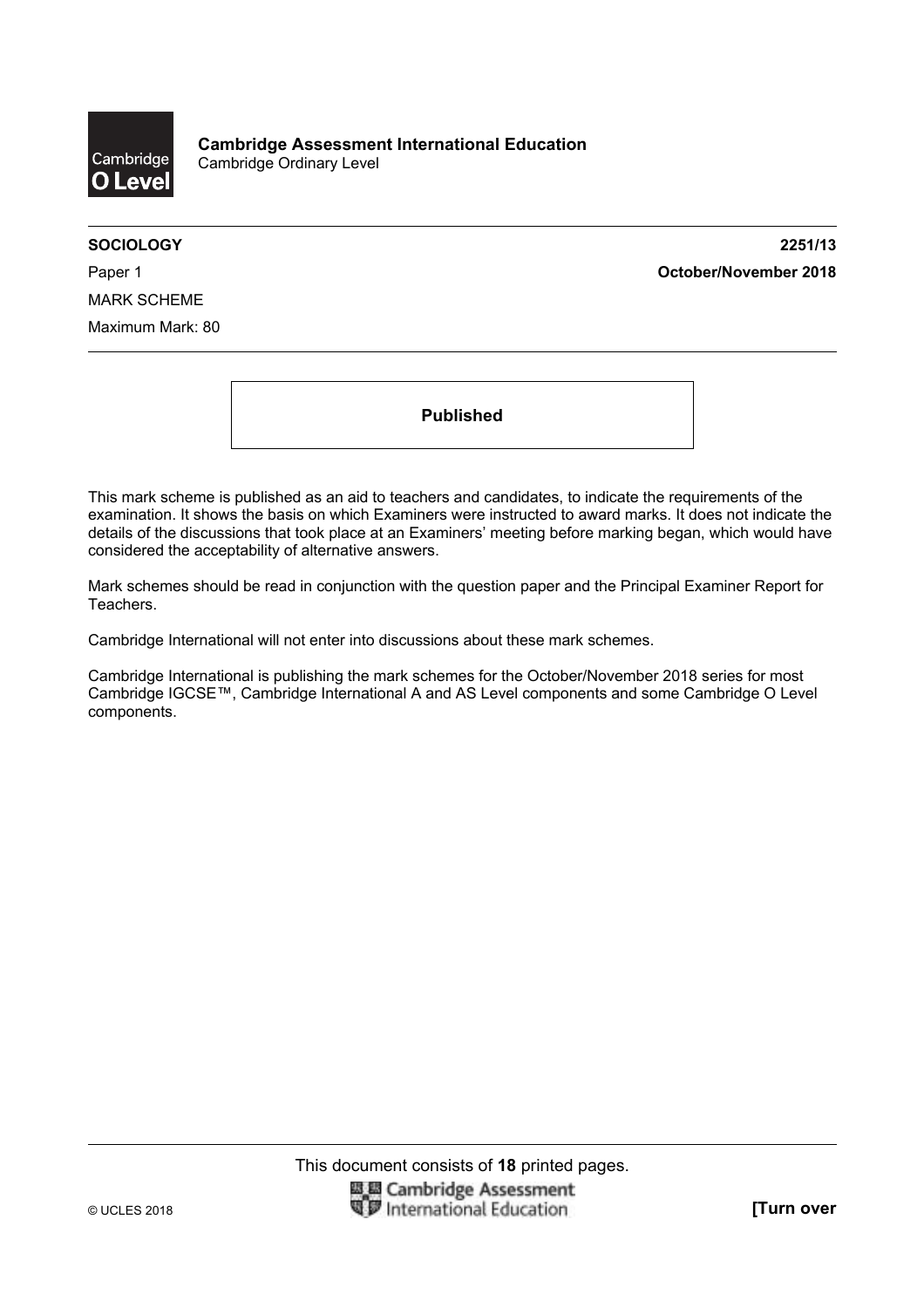## **Generic Marking Principles**

These general marking principles must be applied by all examiners when marking candidate answers. They should be applied alongside the specific content of the mark scheme or generic level descriptors for a question. Each question paper and mark scheme will also comply with these marking principles.

GENERIC MARKING PRINCIPLE 1:

Marks must be awarded in line with:

- the specific content of the mark scheme or the generic level descriptors for the question
- the specific skills defined in the mark scheme or in the generic level descriptors for the question
- the standard of response required by a candidate as exemplified by the standardisation scripts.

GENERIC MARKING PRINCIPLE 2:

Marks awarded are always **whole marks** (not half marks, or other fractions).

GENERIC MARKING PRINCIPLE 3:

Marks must be awarded **positively**:

- marks are awarded for correct/valid answers, as defined in the mark scheme. However, credit is given for valid answers which go beyond the scope of the syllabus and mark scheme, referring to your Team Leader as appropriate
- marks are awarded when candidates clearly demonstrate what they know and can do
- marks are not deducted for errors
- marks are not deducted for omissions
- answers should only be judged on the quality of spelling, punctuation and grammar when these features are specifically assessed by the question as indicated by the mark scheme. The meaning, however, should be unambiguous.

GENERIC MARKING PRINCIPLE 4:

Rules must be applied consistently e.g. in situations where candidates have not followed instructions or in the application of generic level descriptors.

GENERIC MARKING PRINCIPLE 5:

Marks should be awarded using the full range of marks defined in the mark scheme for the question (however; the use of the full mark range may be limited according to the quality of the candidate responses seen).

GENERIC MARKING PRINCIPLE 6:

Marks awarded are based solely on the requirements as defined in the mark scheme. Marks should not be awarded with grade thresholds or grade descriptors in mind.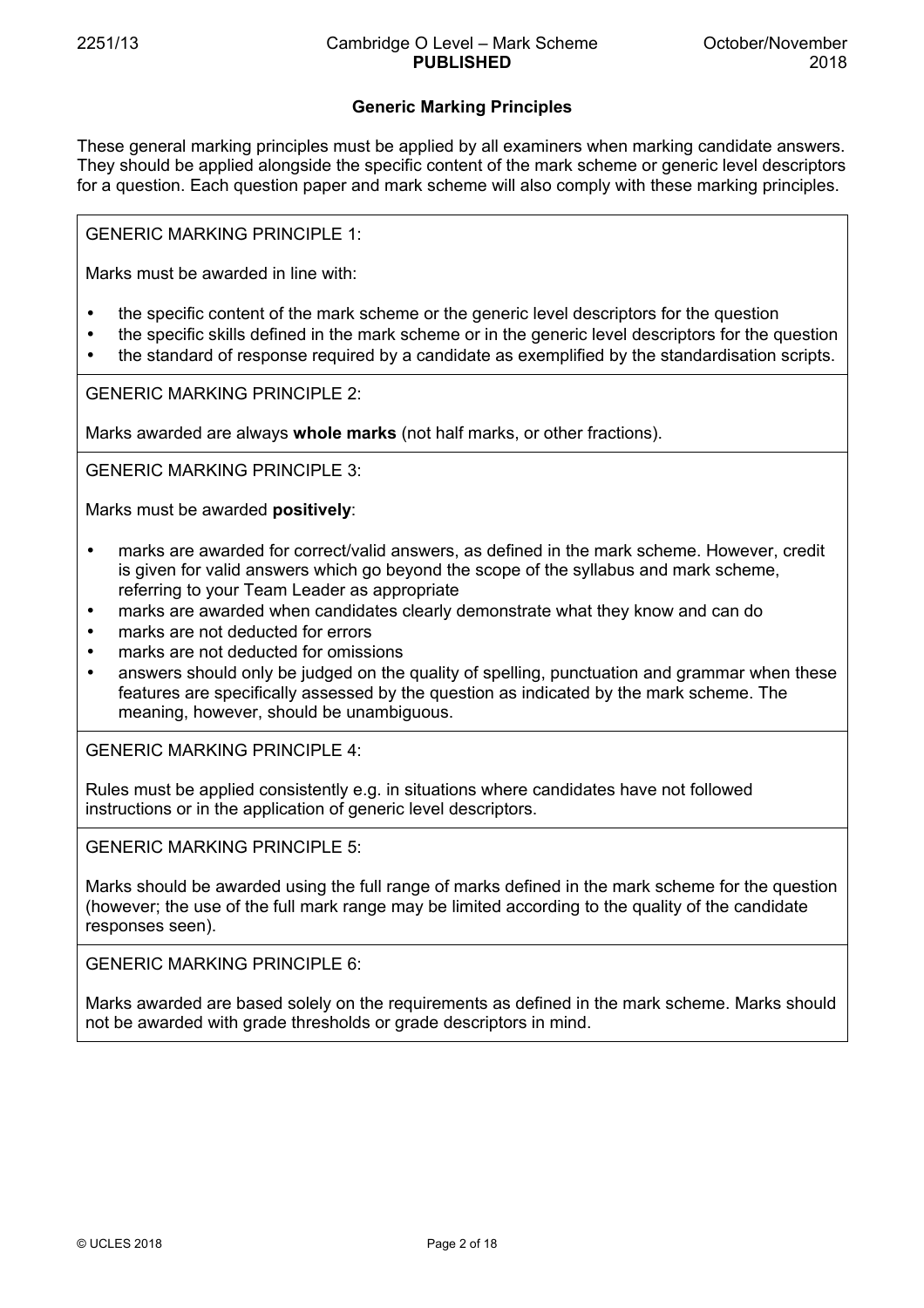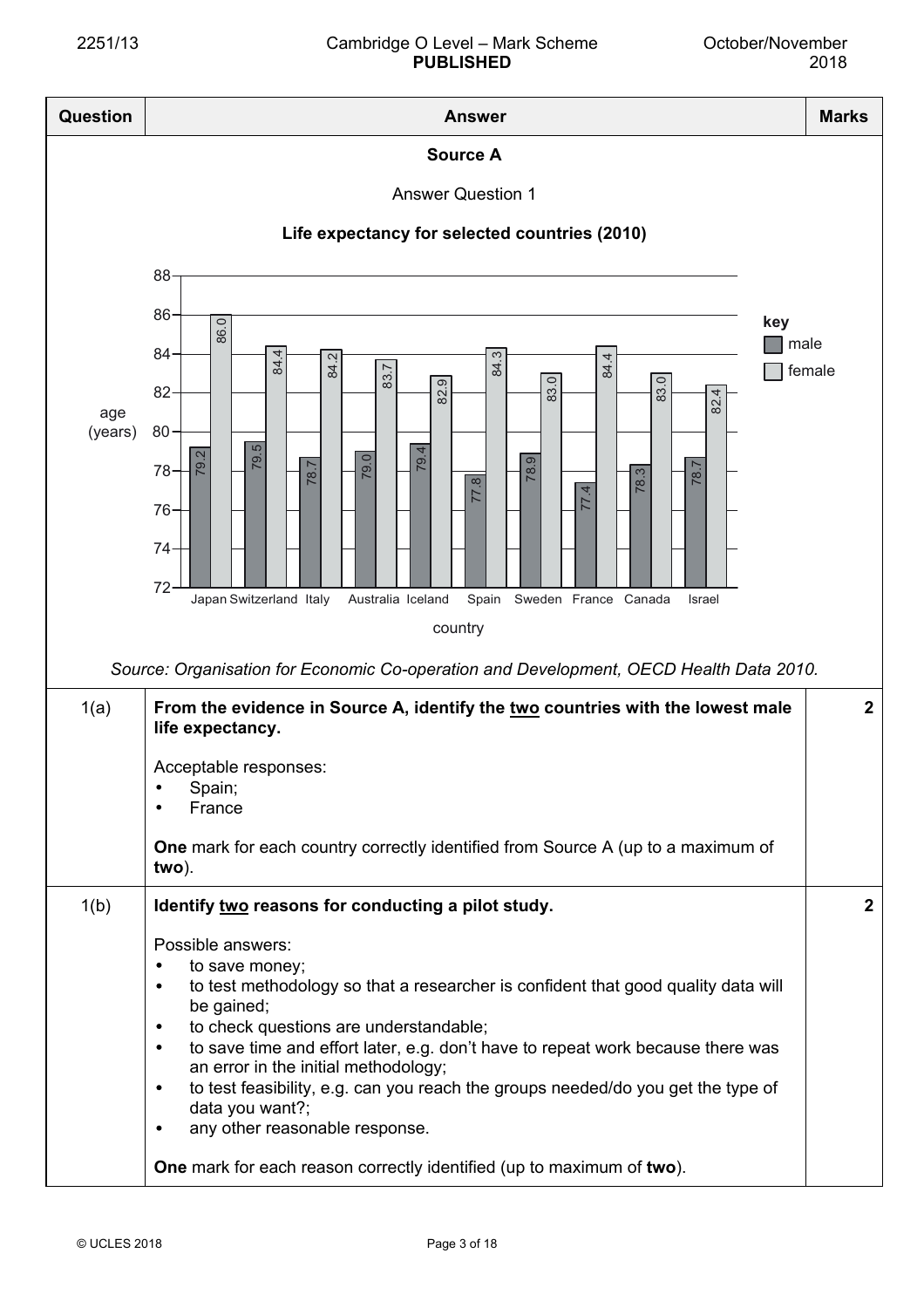| Question | <b>Answer</b>                                                                                                                                                                                                                                                                                                                                                                                                                                                                                                                                                                                                                                                             | <b>Marks</b> |
|----------|---------------------------------------------------------------------------------------------------------------------------------------------------------------------------------------------------------------------------------------------------------------------------------------------------------------------------------------------------------------------------------------------------------------------------------------------------------------------------------------------------------------------------------------------------------------------------------------------------------------------------------------------------------------------------|--------------|
| 1(c)     | Using information from Source A describe two problems sociologists might<br>have conducting research on a global scale.                                                                                                                                                                                                                                                                                                                                                                                                                                                                                                                                                   | 4            |
|          | Possible answers:<br>data may not be available from some countries so a completely accurate picture<br>is not possible;<br>data may originate from different sources which many have used different<br>$\bullet$<br>methodologies, e.g. world bank, UN, UNICEF;<br>it is expensive because it means co-ordinating statistics from multiple countries;<br>$\bullet$<br>accessing a large enough sample may be problematic if primary data is<br>$\bullet$<br>collected – may pose problems for representativeness and generalisability;<br>we don't know how the OECD collect their data $-$ is it reliable or valid?;<br>٠<br>any other reasonable response.<br>$\bullet$ |              |
|          | <b>One</b> mark for each point correctly identified from the source (up to a maximum of<br>two). One mark for each point that is developed (up to a maximum of two).                                                                                                                                                                                                                                                                                                                                                                                                                                                                                                      |              |
| 1(d)     | Describe two limitations of using open questions in sociological research.<br>Possible answers:<br>data from open questions are more difficult to collate and analyse;<br>they are more time consuming to analyse;<br>٠<br>the data cannot be represented in graph or table form;<br>٠<br>they are less reliable than closed questions;<br>$\bullet$<br>it is harder to make generalisations from open questions;<br>$\bullet$<br>any other reasonable response.<br>٠<br>One mark for each limitation correctly identified (up to a maximum of two).                                                                                                                      | 4            |
|          | One mark for each point that is developed (up to a maximum of two).                                                                                                                                                                                                                                                                                                                                                                                                                                                                                                                                                                                                       |              |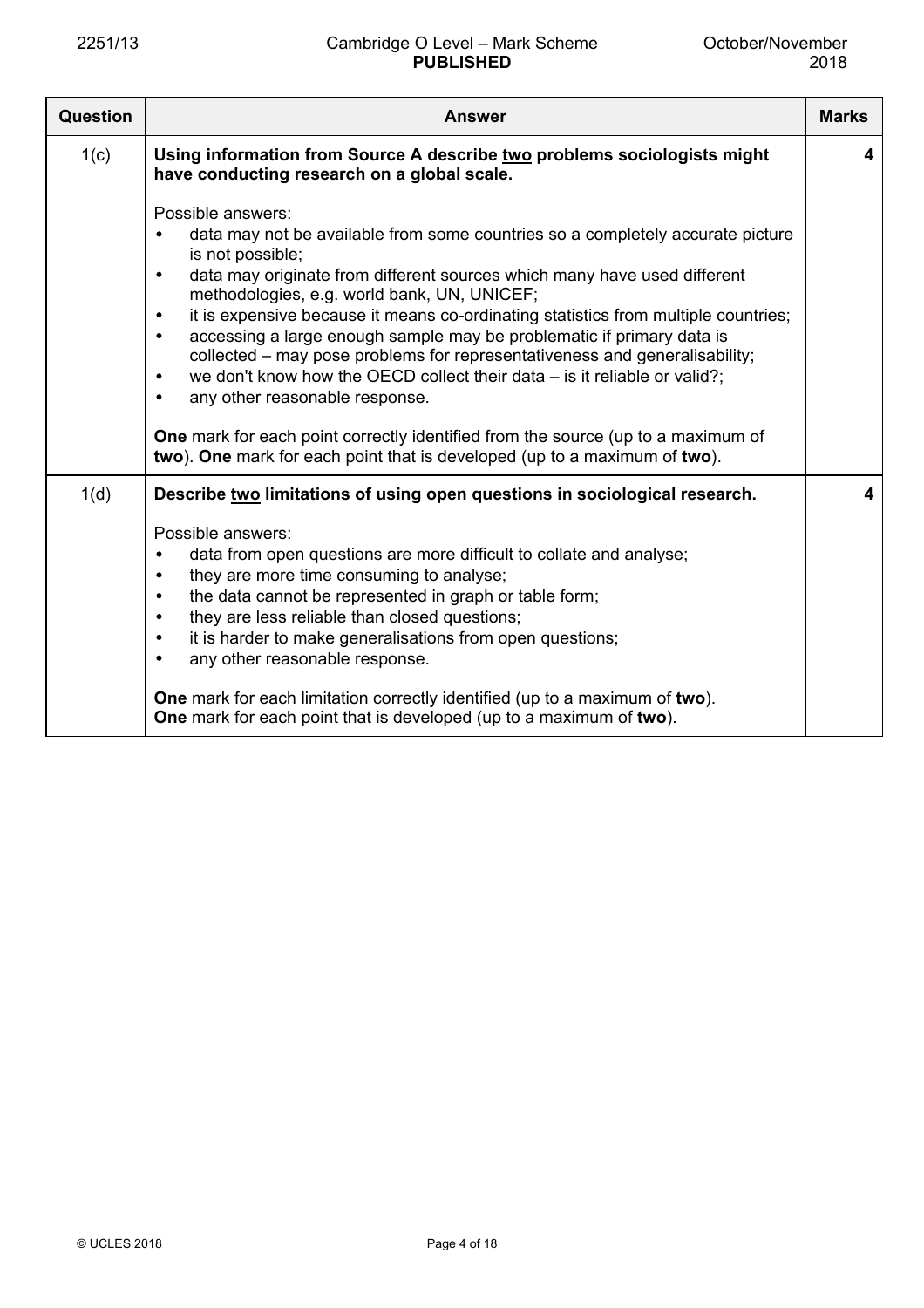| Question | <b>Answer</b>                                                                                                                                                                                                                                                                                                                                                                                                                                                                                                                                                                                                                                                                                                                                                                                                                                                                                                                                                                                                                                                                                                                                                                                                                                                                                                                                                                                                                               | <b>Marks</b> |
|----------|---------------------------------------------------------------------------------------------------------------------------------------------------------------------------------------------------------------------------------------------------------------------------------------------------------------------------------------------------------------------------------------------------------------------------------------------------------------------------------------------------------------------------------------------------------------------------------------------------------------------------------------------------------------------------------------------------------------------------------------------------------------------------------------------------------------------------------------------------------------------------------------------------------------------------------------------------------------------------------------------------------------------------------------------------------------------------------------------------------------------------------------------------------------------------------------------------------------------------------------------------------------------------------------------------------------------------------------------------------------------------------------------------------------------------------------------|--------------|
| 1(e)     | Describe two strengths and two limitations of feminist views about society.                                                                                                                                                                                                                                                                                                                                                                                                                                                                                                                                                                                                                                                                                                                                                                                                                                                                                                                                                                                                                                                                                                                                                                                                                                                                                                                                                                 | 8            |
|          | Possible answers:<br>Strengths:<br>usually focuses on the macro scale so identifies trends which affect the female<br>half of the population;<br>it gives a perspective on areas of social life that for many years mainstream<br>$\bullet$<br>'male' stream sociology ignored;<br>it helps to explain specific social phenomena, e.g. gender role socialisation,<br>$\bullet$<br>female under representation in certain areas of the economy;<br>Marxist feminists are able to explain how both gender and class intersect in<br>$\bullet$<br>women's experiences of oppression and inequality;<br>black feminists have exposed that mainstream sociology is colour blind;<br>$\bullet$<br>any other reasonable response.<br>$\bullet$<br>Limitations:<br>critics argue that feminism is too narrow in focus, e.g. the concept of patriarchy<br>ignores or underestimates other forms of inequality;<br>it fails to recognise other causes of inequality, e.g. ethnicity, social class, age;<br>$\bullet$<br>some argue that as a structuralist approach it is over focused on structures<br>$\bullet$<br>rather than individual interactions:<br>feminism is sometimes alleged to be anti-men and hence biased;<br>$\bullet$<br>any other reasonable response.<br>$\bullet$<br><b>One</b> mark for each strength correctly identified (up to a maximum of two).<br>One mark for each strength that is developed (up to a maximum of two). |              |
|          | One mark for each limitation correctly identified (up to a maximum of two).<br>One mark for each limitation that is developed (up to a maximum of two).                                                                                                                                                                                                                                                                                                                                                                                                                                                                                                                                                                                                                                                                                                                                                                                                                                                                                                                                                                                                                                                                                                                                                                                                                                                                                     |              |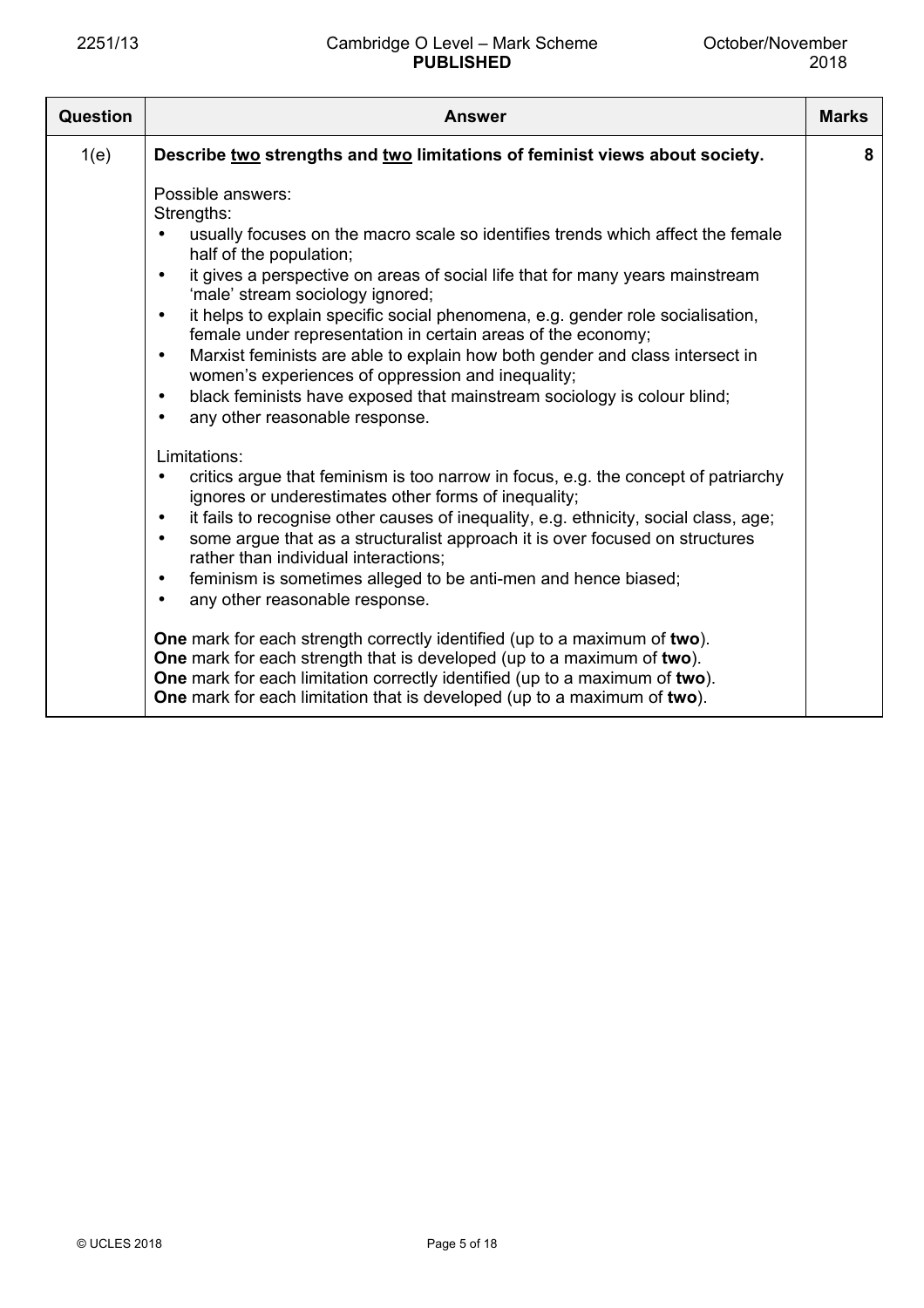| Question | <b>Answer</b>                                                                                                                                                                                                                                                                                                                                                                                                                                                                                                                                                                                                                                                                                                                                                                                                                                                                                                                                                                                                                                                                                                                                                                                                                                                                                                            | <b>Marks</b> |
|----------|--------------------------------------------------------------------------------------------------------------------------------------------------------------------------------------------------------------------------------------------------------------------------------------------------------------------------------------------------------------------------------------------------------------------------------------------------------------------------------------------------------------------------------------------------------------------------------------------------------------------------------------------------------------------------------------------------------------------------------------------------------------------------------------------------------------------------------------------------------------------------------------------------------------------------------------------------------------------------------------------------------------------------------------------------------------------------------------------------------------------------------------------------------------------------------------------------------------------------------------------------------------------------------------------------------------------------|--------------|
| 1(f)     | Explain why ethical issues may be a problem when conducting sociological<br>research.                                                                                                                                                                                                                                                                                                                                                                                                                                                                                                                                                                                                                                                                                                                                                                                                                                                                                                                                                                                                                                                                                                                                                                                                                                    | 10           |
|          | Possible responses:<br>there is a requirement to do no harm and this may restrict the types of research<br>that can be carried out, e.g. experiments like Milgram's electric shock<br>experiment would be unethical;<br>the requirement to get informed consent may be difficult to achieve especially<br>where the researcher wants to do the research covertly to avoid researcher<br>effect or wants to research a group who can't give consent, e.g. children,<br>persons in institutions viewed as not of sound mind;<br>the requirement to not invade the participant's privacy can limit any type of<br>$\bullet$<br>observation or limit the use of personal documents;<br>the requirement to not deceive participants can make it difficult to achieve<br>validity, e.g. if participants are aware of why they are being researched they may<br>change their behaviour to please the researcher;<br>researchers should try to ensure anonymity but this can make follow up research<br>$\bullet$<br>difficult, e.g. an anonymous survey where people don't give personal details<br>cannot be followed up;<br>it can be difficult to achieve confidentiality if the researcher is researching a very<br>small social group they may be too readily identifiable;<br>any other reasonable response.<br>$\bullet$ |              |
|          | Band 0 [0 marks]<br>No creditworthy response.                                                                                                                                                                                                                                                                                                                                                                                                                                                                                                                                                                                                                                                                                                                                                                                                                                                                                                                                                                                                                                                                                                                                                                                                                                                                            |              |
|          | Band 1 [1-3 marks]<br>Answers at this level are likely to show limited understanding and be based on<br>common sense or demonstrate little in the way of sociological knowledge. At the<br>bottom of the band candidates may make only one brief point, e.g. 'deceiving<br>someone'. At the top of the band candidates may offer more than one weak point.                                                                                                                                                                                                                                                                                                                                                                                                                                                                                                                                                                                                                                                                                                                                                                                                                                                                                                                                                               |              |
|          | <b>Band 2 [4-7 marks]</b><br>At this level candidates are likely to offer more than one reason. At the bottom of the<br>band, candidates demonstrate basic understanding of the issues and begin to use<br>some appropriate knowledge and terminology. Supporting explanation may be weak<br>or simplistic. At the top of the band, candidates use appropriate knowledge and<br>terminology but may not fully focus on the question, e.g. 'in covert observation the<br>researcher is deceiving people and this can affect the accuracy of the data'.                                                                                                                                                                                                                                                                                                                                                                                                                                                                                                                                                                                                                                                                                                                                                                    |              |
|          | <b>Band 3 [8-10 marks]</b><br>At this level the candidates' answer is fully focused on the question and<br>demonstrates good sociological understanding, e.g. 'in covert observation the<br>researcher is deceiving the participants because if he/she doesn't the Hawthorne<br>Effect will occur and data will not be accurate or valid'. There is evidence of good<br>use of sociological terms At the bottom of the band the range of reasons may be<br>narrow. At the top of the band, candidates should offer a range of reasons as well as<br>demonstrate accurate use of sociological concepts.                                                                                                                                                                                                                                                                                                                                                                                                                                                                                                                                                                                                                                                                                                                   |              |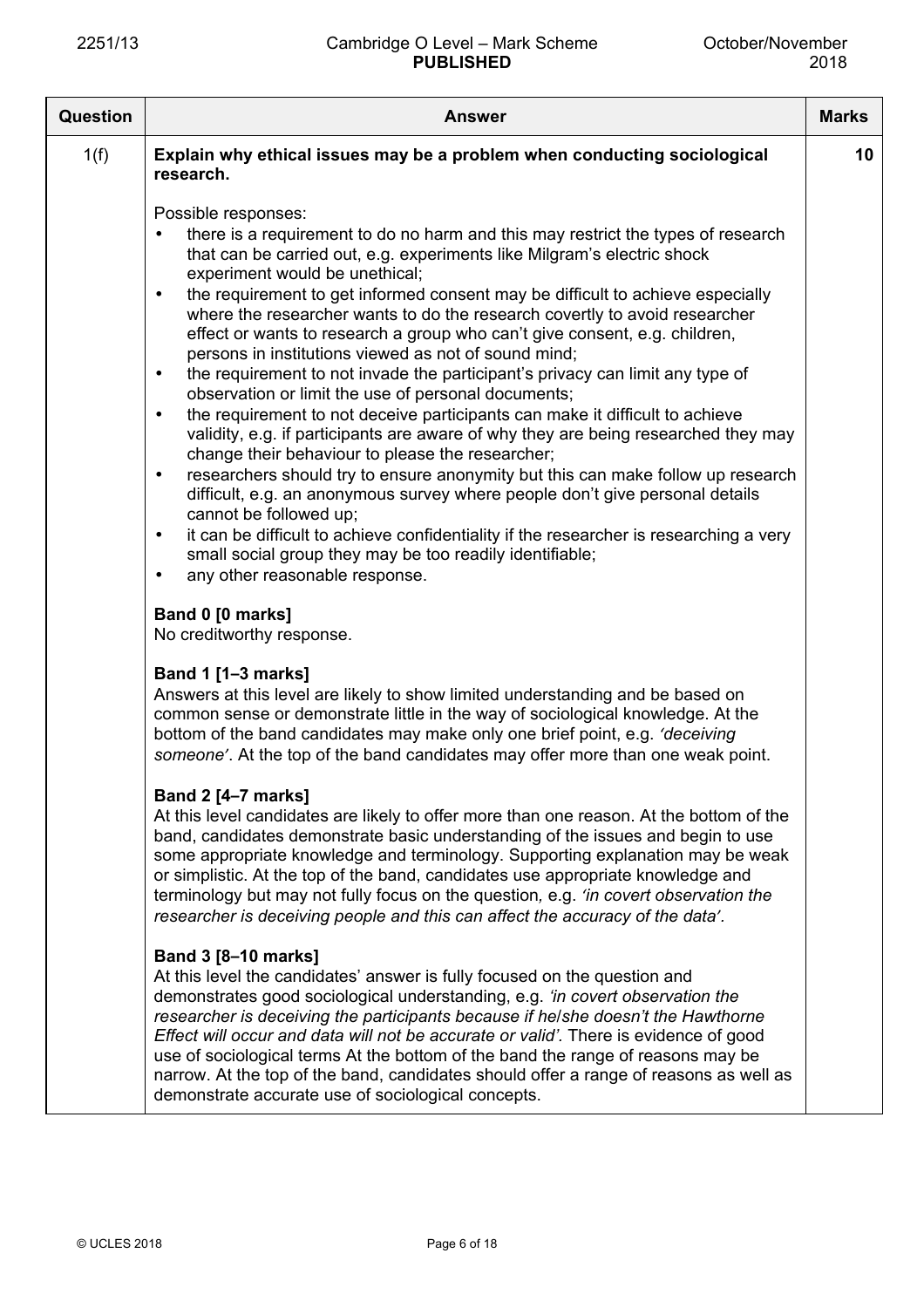| <b>Question</b> | <b>Answer</b>                                                                                                                                                                                                                                                                                                                                                                                                                                                                                                                                                                                                                                                                                                                                                                                                                                                                                                                                                                                                        | <b>Marks</b> |
|-----------------|----------------------------------------------------------------------------------------------------------------------------------------------------------------------------------------------------------------------------------------------------------------------------------------------------------------------------------------------------------------------------------------------------------------------------------------------------------------------------------------------------------------------------------------------------------------------------------------------------------------------------------------------------------------------------------------------------------------------------------------------------------------------------------------------------------------------------------------------------------------------------------------------------------------------------------------------------------------------------------------------------------------------|--------------|
| 1(g)            | To what extent is sampling representative?                                                                                                                                                                                                                                                                                                                                                                                                                                                                                                                                                                                                                                                                                                                                                                                                                                                                                                                                                                           | 15           |
|                 | Possible answers:<br>Arguments for:<br>a sample can be can be representative if the survey population is a small group<br>$\bullet$<br>of individuals many of whom could all be surveyed;<br>a correct sample frame can eliminate problems of representativeness e.g. using<br>$\bullet$<br>representative sample, quota sample;<br>stratified sampling maximises representatives - breaking random samples down<br>$\bullet$<br>into sub-categories, e.g. selecting % of males to females as are present in the<br>whole population;<br>a random sample improves in representativeness the larger it gets;<br>$\bullet$<br>any other reasonable response.<br>$\bullet$<br>Arguments against:                                                                                                                                                                                                                                                                                                                        |              |
|                 | it can't ever be fully representative as it is impossible to research the entire<br>$\bullet$<br>population;<br>there will always be sampling errors so one can never be wholly sure that<br>$\bullet$<br>conclusions drawn from a sample are true of the target population;<br>no researcher could afford to carry out the research on the scale required to be<br>$\bullet$<br>fully representative;<br>opportunity samples simply choose from who is available at the time, hence are<br>$\bullet$<br>often unrepresentative;<br>a truly representative sample of a large target population would take too long to<br>$\bullet$<br>compile so it isn't a realistic goal;<br>sometimes it is impossible to achieve a representative sample, e.g. in snowball<br>$\bullet$<br>sampling because there is no sample frame available, e.g. heroin users;<br>sometimes it useful to study non-typical groups as this helps generate<br>$\bullet$<br>theoretical insight;<br>any other reasonable response.<br>$\bullet$ |              |
|                 | Band 0 [0 marks]<br>No creditworthy response.<br><b>Band 1 [1-4 marks]</b><br>Answers in this band may be vague and largely based on common sense showing<br>limited knowledge of sampling. Use of sociological terms or concepts is very unlikely.<br>Responses may be short, undeveloped and one-sided, e.g. 'you need a cross<br>section of people'.<br><b>Band 2 [5-8 marks]</b>                                                                                                                                                                                                                                                                                                                                                                                                                                                                                                                                                                                                                                 |              |
|                 | In this band candidates may approach the question by describing some of the<br>different types of sampling methods that might be used. There may be some basic<br>discussion of the strengths of one type of sample over the limitations of another.<br>Alternatively, they may offer an answer which is list-like in nature but there will be no<br>real attempt to assess whether the sample is representative. At the top of the band,<br>candidates may offer a description of more than one type of sampling.<br>A one-sided answer cannot score higher than 8 marks.                                                                                                                                                                                                                                                                                                                                                                                                                                           |              |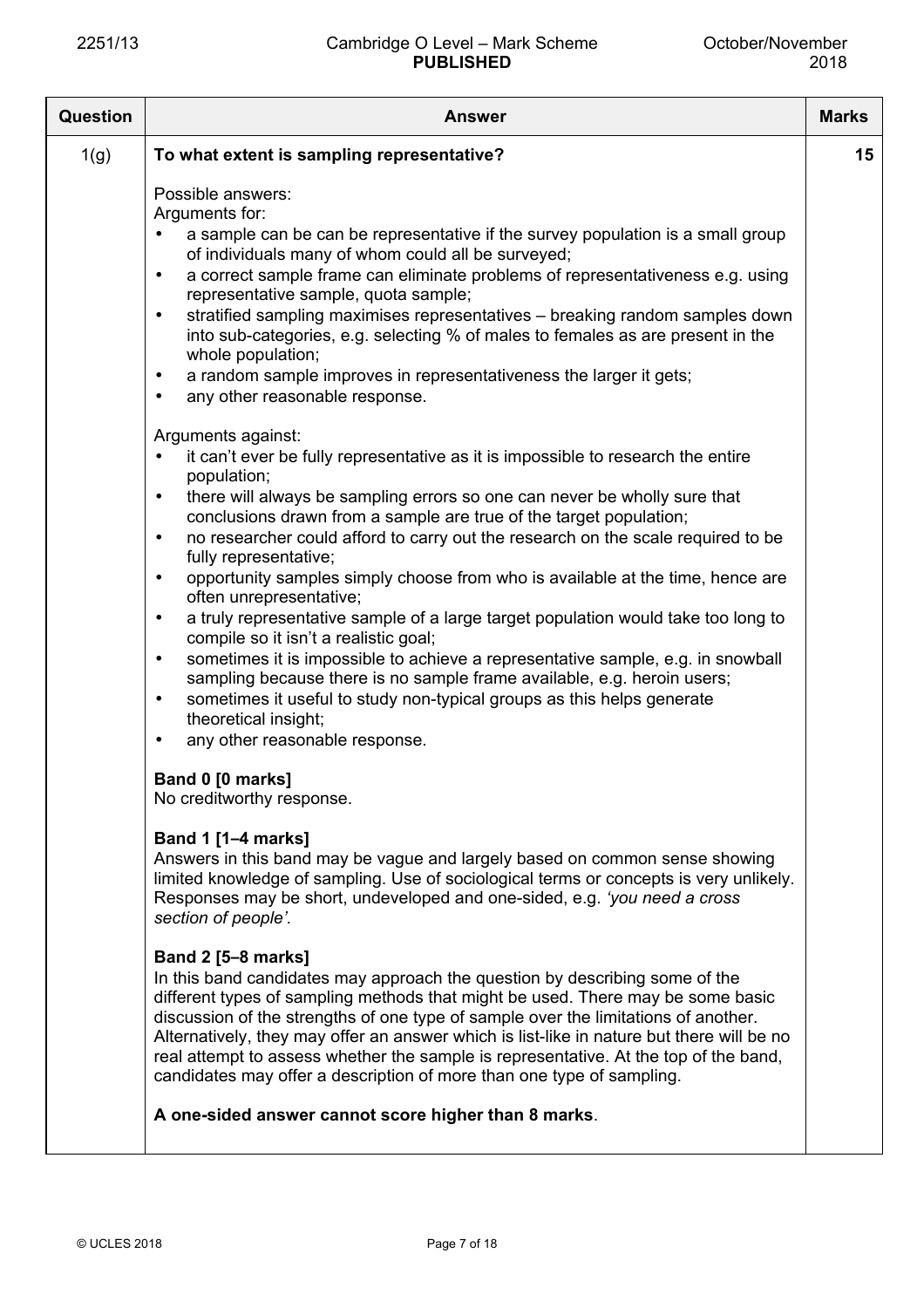## 2251/13 Cambridge O Level – Mark Scheme **PUBLISHED**

| Question | <b>Answer</b>                                                                                                                                                                                                                                                                                                                                                                                                                                                                                                                                                                                                                                                                                                                                                                                                                                                                                                                                                                                                                                                                                                                                                                                                                                                                                                                                               | <b>Marks</b> |
|----------|-------------------------------------------------------------------------------------------------------------------------------------------------------------------------------------------------------------------------------------------------------------------------------------------------------------------------------------------------------------------------------------------------------------------------------------------------------------------------------------------------------------------------------------------------------------------------------------------------------------------------------------------------------------------------------------------------------------------------------------------------------------------------------------------------------------------------------------------------------------------------------------------------------------------------------------------------------------------------------------------------------------------------------------------------------------------------------------------------------------------------------------------------------------------------------------------------------------------------------------------------------------------------------------------------------------------------------------------------------------|--------------|
| 1(g)     | <b>Band 3 [9-12 marks]</b><br>Answers in this band will show good sociological knowledge and understanding of<br>the issues inherent in the question. Sociological terms and concepts will be used<br>with greater accuracy and/or frequency. For the most part, answers will be well<br>developed, focused on the question and there will be a range of points presented.<br>There will be a two-sided response but this may be unbalanced. At the bottom of the<br>band, candidates may provide a narrower range of points. At the top of the band,<br>expect a wider range of points and clear focus on the question<br><b>Band 4 [13-15 marks]</b><br>Answers in this band will be clearly focused on the question and address the 'to what<br>extent' can samples can be representative. Candidates show excellent grasp of<br>sociological terms and knowledge. At the bottom of the band, candidates will offer a<br>range of arguments both for and against the question but may not offer an evaluative<br>conclusion. At the top of the band, there will also be an evaluative conclusion, e.g.<br>'while large stratified samples can be representative these are difficult to achieve,<br>there is always sample error and a sampling frame is not always available, therefore<br>on balance representativeness cannot ever be fully achieved'. |              |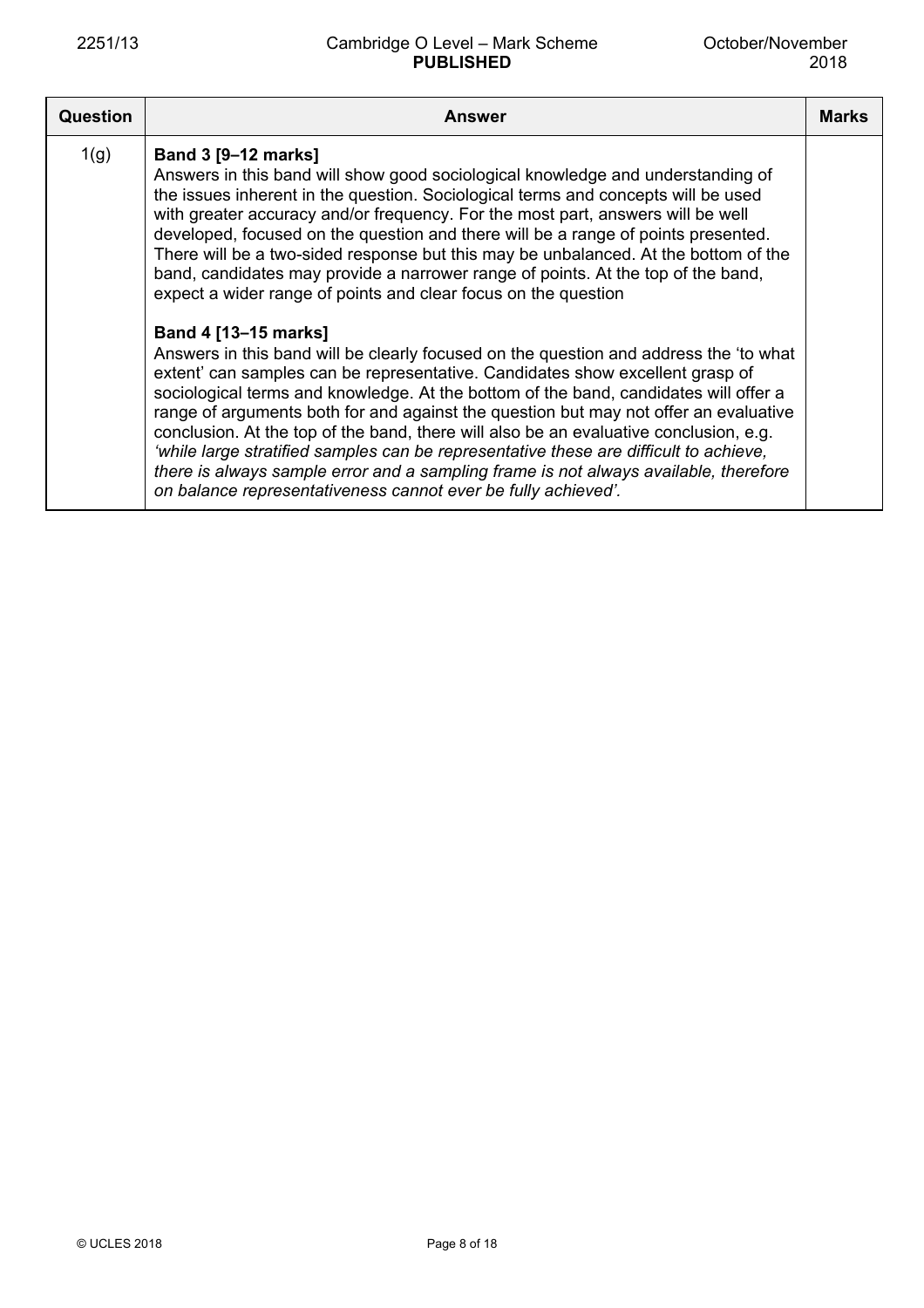## 2251/13 Cambridge O Level – Mark Scheme **PUBLISHED**

| <b>Question</b> | <b>Answer</b>                                                                                                                                                                                                                                                                                                                                                                                                                                                                                                                                                                                                                                                                                                                                                                                                                                                                                                                                                                                      | <b>Marks</b> |
|-----------------|----------------------------------------------------------------------------------------------------------------------------------------------------------------------------------------------------------------------------------------------------------------------------------------------------------------------------------------------------------------------------------------------------------------------------------------------------------------------------------------------------------------------------------------------------------------------------------------------------------------------------------------------------------------------------------------------------------------------------------------------------------------------------------------------------------------------------------------------------------------------------------------------------------------------------------------------------------------------------------------------------|--------------|
| 2(a)            | What is meant by the term 'custom'?                                                                                                                                                                                                                                                                                                                                                                                                                                                                                                                                                                                                                                                                                                                                                                                                                                                                                                                                                                | $\mathbf{2}$ |
|                 | One mark for partial definition, e.g. 'traditional pattern of behaviour'.<br>Two marks for clear definition, e.g. 'widely accepted norms that have developed over<br>a period of time'.                                                                                                                                                                                                                                                                                                                                                                                                                                                                                                                                                                                                                                                                                                                                                                                                            |              |
| 2(b)            | Describe two ways rewards can be used to make people conform.                                                                                                                                                                                                                                                                                                                                                                                                                                                                                                                                                                                                                                                                                                                                                                                                                                                                                                                                      | 4            |
|                 | Possible responses:<br>praise, e.g. pat on the back, verbal 'well done' brings a feel-good factor<br>encouraging repetition;<br>promotion, e.g. working hard and being punctual makes you a good employee<br>$\bullet$<br>so you get promoted to a higher post and this incentivises workers;<br>additional benefits or remuneration, e.g. pay rises and bonuses encourage a<br>$\bullet$<br>sense of loyalty and conformity;<br>inclusion/acceptance, e.g. accepted into an elite group or gang is a positive<br>$\bullet$<br>sanction which has the effect of encouraging social solidarity and conformity;<br>merits, e.g. in school encourage children to stick to the rules;<br>$\bullet$<br>in family rewards, e.g. extra pocket money, sweets encourage repetition of the<br>$\bullet$<br>norm or behaviour;<br>any other reasonable response.<br>$\bullet$<br>One mark for each way identified (up to maximum of two).<br><b>One</b> mark for each way developed (up to a maximum of two). |              |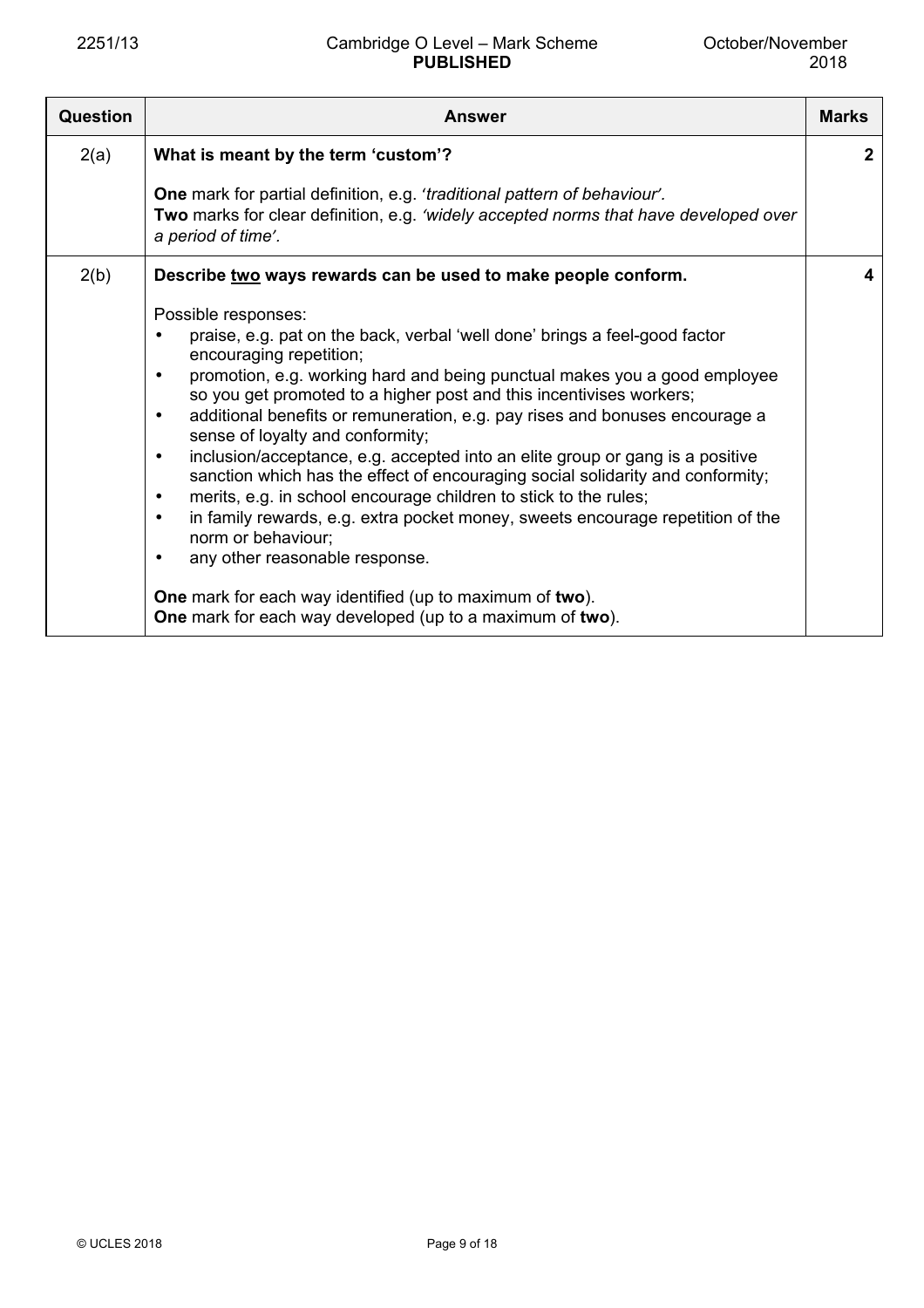| Question | <b>Answer</b>                                                                                                                                                                                                                                                                                                                                                                                                                                                                                                                                                                                                                                                                                                                                                                                                | <b>Marks</b> |
|----------|--------------------------------------------------------------------------------------------------------------------------------------------------------------------------------------------------------------------------------------------------------------------------------------------------------------------------------------------------------------------------------------------------------------------------------------------------------------------------------------------------------------------------------------------------------------------------------------------------------------------------------------------------------------------------------------------------------------------------------------------------------------------------------------------------------------|--------------|
| 2(c)     | Explain how agencies of secondary socialisation transmit norms.                                                                                                                                                                                                                                                                                                                                                                                                                                                                                                                                                                                                                                                                                                                                              | 6            |
|          | Possible answers:<br>education – schools transmit norms via the hidden curriculum, e.g. assemblies,<br>rules, teacher expectations and sanctions;<br>religion transmits norms through laws and guidelines, role models and teachings<br>$\bullet$<br>of holy book, e.g. Muhammad and the Qur'an;<br>media transmit norms via role models of desirable appearance, examples of<br>$\bullet$<br>good and bad behaviour, and ridicule/censure of bad behaviour or undesirable<br>appearance;<br>peer groups transmit norms informally via positive praise and also peer<br>$\bullet$<br>pressure, e.g. ostracism;<br>the workplace transmits norms via training or re-socialisation, also mentors;<br>$\bullet$<br>any other reasonable response.<br>$\bullet$<br>Band 0 [0 marks]<br>No creditworthy response. |              |
|          | <b>Band 1 [1-3 marks]</b><br>Answers in this band will show only a limited awareness of the way secondary<br>socialisation transmits norms. Responses may be short and un/under developed. At<br>the top of the band, there may be a tendency towards simplistic answers, engaging<br>with sociological ideas without using sociological language. Alternatively, candidates<br>may offer a wider range of weak points. Answers may be placed broadly within the<br>concept of secondary socialisation in general.<br><b>Band 2 [4-6 marks]</b><br>A clear and accurate explanation showing good sociological knowledge and<br>understanding of the way secondary socialisation transmits norms supported by                                                                                                 |              |
|          | relevant examples. Sociological terms should be expected. At the top of the band<br>candidates will use sociological terms and concepts, referring to a range of factors.<br>Candidates will address how secondary socialisation transmits norms.                                                                                                                                                                                                                                                                                                                                                                                                                                                                                                                                                            |              |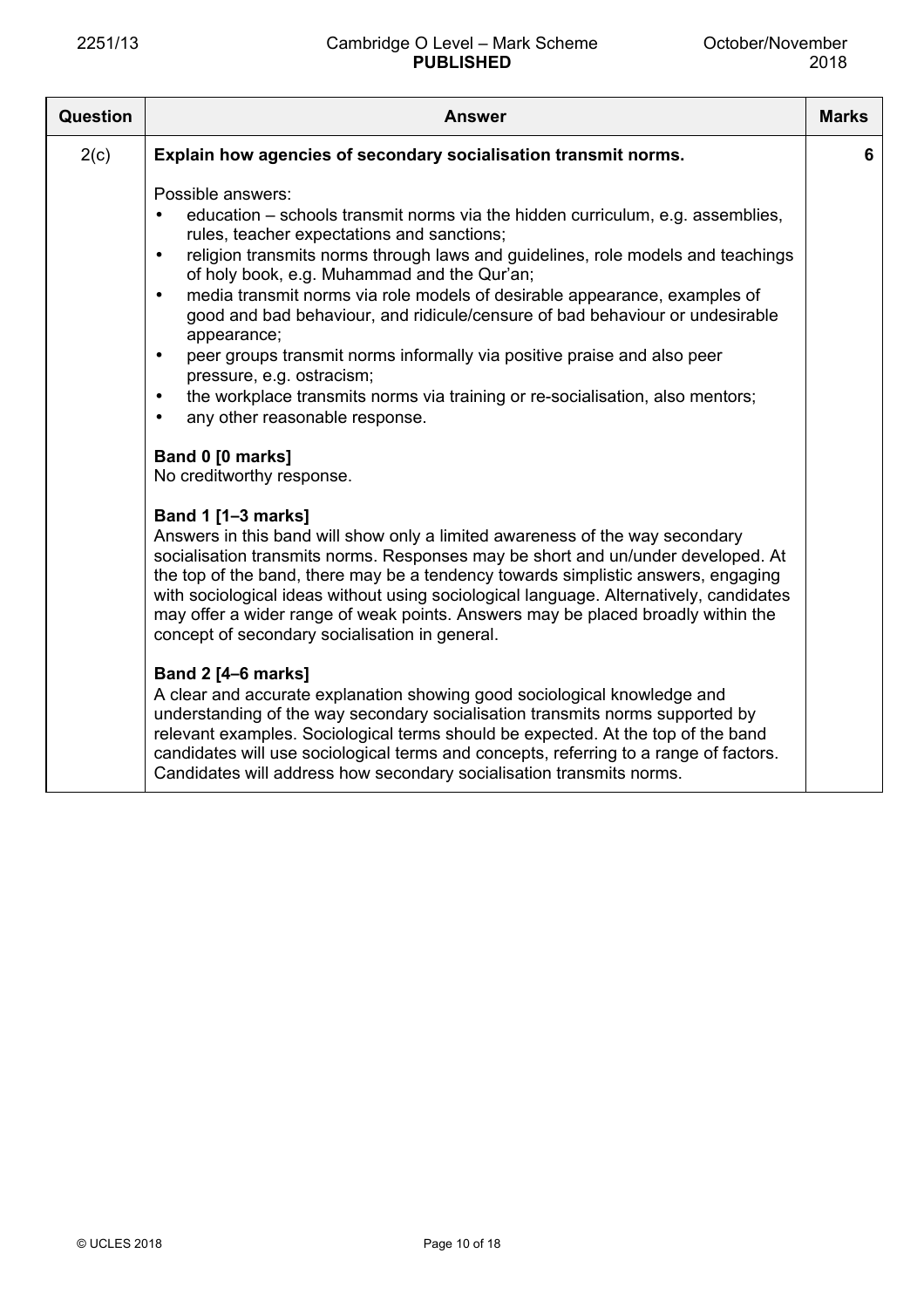| <b>Question</b> | <b>Answer</b>                                                                                                                                                                                                                                                                                                                                                                                                                                                                                                                                                                                                                                                                                                                                                                                                                    | <b>Marks</b> |
|-----------------|----------------------------------------------------------------------------------------------------------------------------------------------------------------------------------------------------------------------------------------------------------------------------------------------------------------------------------------------------------------------------------------------------------------------------------------------------------------------------------------------------------------------------------------------------------------------------------------------------------------------------------------------------------------------------------------------------------------------------------------------------------------------------------------------------------------------------------|--------------|
| 2(d)            | Explain why minority ethnic groups may not share the norms and values of the<br>country they live in.                                                                                                                                                                                                                                                                                                                                                                                                                                                                                                                                                                                                                                                                                                                            | 8            |
|                 | Possible responses:<br>there may be different patterns of socialisation in terms of the host country and<br>$\bullet$<br>the ethnic minority culture and this can lead to a culture clash;<br>some youth may become alienated as they struggle to be accepted and hence<br>$\bullet$<br>they may developed a sub-culture which is resistant to the dominant culture;<br>in some cultures ethnic minorities may form an underclass who are socially<br>$\bullet$<br>isolated and excluded from the mainstream cultural values of the dominant<br>ethnic group;<br>some minority ethnic groups may be subject to prejudice and discrimination and<br>$\bullet$<br>hence rebel against oppression, retreating into their traditional norms and<br>values;<br>any other reasonable response.<br>$\bullet$                            |              |
|                 | Band 0 [0 marks]<br>No creditworthy response.                                                                                                                                                                                                                                                                                                                                                                                                                                                                                                                                                                                                                                                                                                                                                                                    |              |
|                 | <b>Band 1 [1-3 marks]</b><br>Answers in this band will show only a limited awareness of why minority ethnic<br>groups may not share the norms and values as the majority. There may be some<br>discussion of norms and values but this may not be directed to the question.<br>Responses may be short and undeveloped. Sociological terms and concepts are<br>unlikely to be used. At the top of the band, candidates may offer more than one weak<br>point.                                                                                                                                                                                                                                                                                                                                                                     |              |
|                 | <b>Band 2 [4–6 marks]</b><br>Answers in this band will show basic sociological knowledge and understanding. At<br>the bottom of the band, candidates are unlikely to use sociological terms and<br>concepts accurately. Responses may be underdeveloped and lacking in range.<br>Answers may focus on describing ethnic minority groups; this may include<br>description of minority norms and values without any attempt to explain why their<br>norms and values are different, e.g. 'people from the ethnic minority may have the<br>norm that their parents arrange their marriage but in the majority they marry for love'.<br>At the top of the band, candidates may be beginning to use sociological terms and<br>concepts with greater accuracy. However, some aspects of the answer may only be<br>partially developed. |              |
|                 | <b>Band 3 [7-8 marks]</b><br>Answers in this band will show good sociological knowledge and understanding of<br>why norms and values of ethnic minority groups are different. This will be well<br>developed and explained. Sociological terms and concepts will be used accurately.<br>Answers will be well focused on the question and there will be a range of reasons<br>presented. At the top of the band explanations will be clear throughout.                                                                                                                                                                                                                                                                                                                                                                            |              |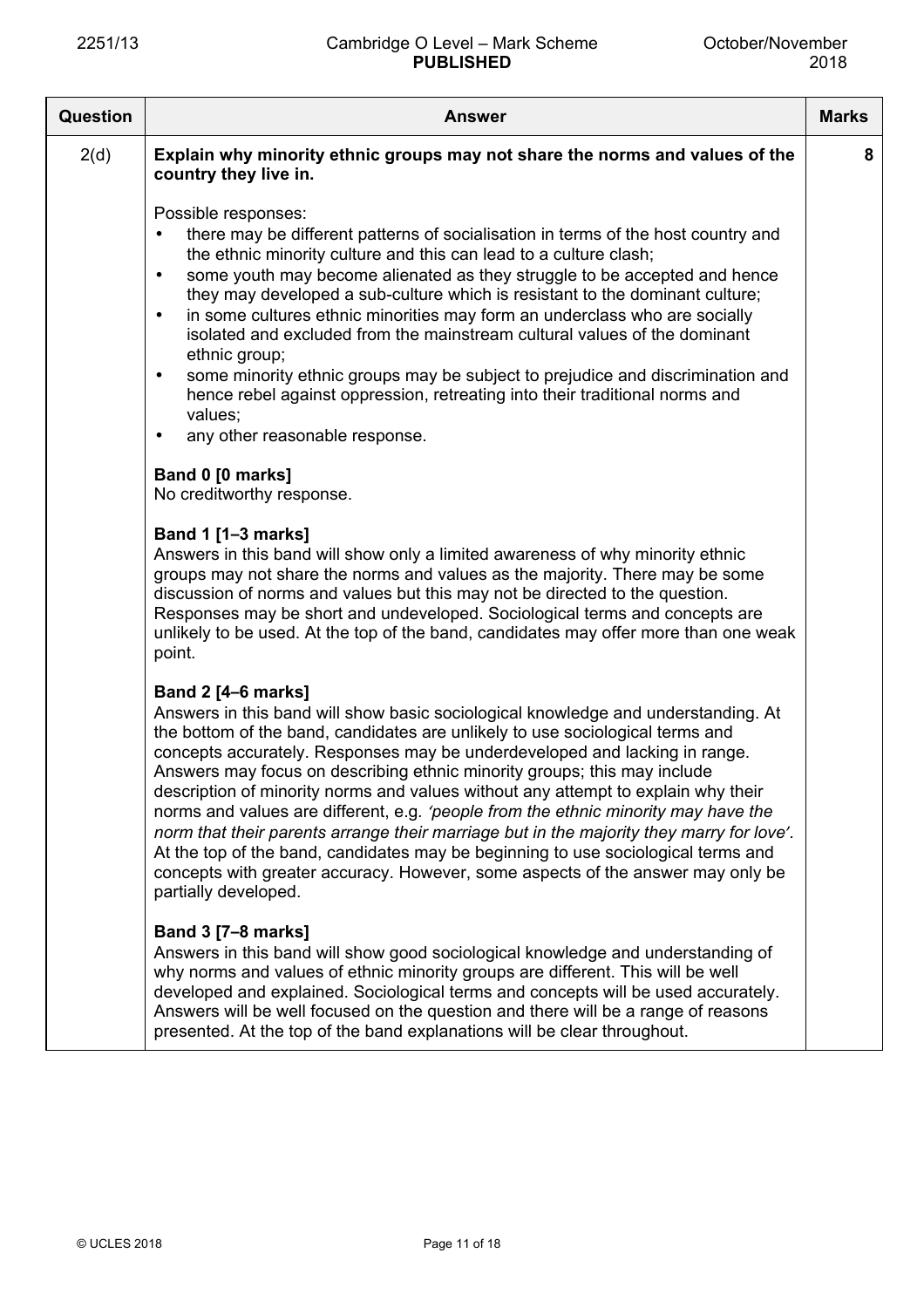| Question | <b>Answer</b>                                                                                                                                                                                                                                                                                                                                                                                                                                                                                                                                                                                                                                                                                                                                                                                                                                                                                                                                                                                                                                                                                                                                                                                                                                                                                                                                                                                                                                                                                                                             | <b>Marks</b> |
|----------|-------------------------------------------------------------------------------------------------------------------------------------------------------------------------------------------------------------------------------------------------------------------------------------------------------------------------------------------------------------------------------------------------------------------------------------------------------------------------------------------------------------------------------------------------------------------------------------------------------------------------------------------------------------------------------------------------------------------------------------------------------------------------------------------------------------------------------------------------------------------------------------------------------------------------------------------------------------------------------------------------------------------------------------------------------------------------------------------------------------------------------------------------------------------------------------------------------------------------------------------------------------------------------------------------------------------------------------------------------------------------------------------------------------------------------------------------------------------------------------------------------------------------------------------|--------------|
| 2(e)     | To what extent do the working class still have a distinct social identity?                                                                                                                                                                                                                                                                                                                                                                                                                                                                                                                                                                                                                                                                                                                                                                                                                                                                                                                                                                                                                                                                                                                                                                                                                                                                                                                                                                                                                                                                | 15           |
|          | Possible answers:<br>Arguments for:<br>there is still a strong sense of community in areas with an industrial past, e.g.<br>areas associated with coal mining, shipbuilding and steel-making;<br>some working class areas still have their own language or idioms, e.g. Cockney<br>$\bullet$<br>and this gives them a distinct identity;<br>some would argue that the working class still have their own culture, e.g. popular<br>$\bullet$<br>culture rather than high culture and this unites them;<br>some parts of the working class may have their own set of values, e.g.<br>$\bullet$<br>immediate gratification, anti-school, fatalism, etc. which mark them out as a<br>distinctive group in society;<br>the working class may have distinct norms of behaviour e.g. the culture of<br>$\bullet$<br>traditional or hegemonic masculinity is still very much the norm for working class<br>males;<br>incomes have changed but there is still a gap between the working class and<br>$\bullet$<br>middle and upper classes especially in terms of lifestyle and so there are clear<br>similarities among working class people in terms of the goods and services they<br>consume, e.g. working class could be distinguished by the styles of clothing they<br>chose to wear or their 'fake' couture<br>working class youth sub-cultures are an exaggeration of the working class<br>$\bullet$<br>identity, e.g. skinheads (Cohen) and display a clear and distinct social identity;<br>any other reasonable response.<br>$\bullet$ |              |
|          | Arguments against:<br>traditional working class communities have disappeared, e.g. the old industries<br>$\bullet$<br>have gone and communities have dispersed and fragmented resulting also in a<br>fragmentation in identity;<br>political de-alignment has occurred, e.g. the working class no longer vote just for<br>$\bullet$<br>socialist parties like Labour in UK or join trade unions;<br>postmodernists argue that class culture has been replaced by consumer culture,<br>$\bullet$<br>e.g. in MIS the working class now have the wealth to aspire to consumer goods<br>and activities they could not afford in the past;<br>embourgeoisement has taken place and some members of the old working class<br>$\bullet$<br>are now part of the lower middle class so the boundaries are being blurred;<br>working class identity has become negative as a result of media stereotyping<br>and has been 'disowned', e.g. 'chav' and 'scrounger' labels have been applied;<br>traditional working class pastimes have become 'gentrified', e.g. soccer is now a<br>$\bullet$<br>sport for the rich as much as for the masses;<br>any other reasonable response.                                                                                                                                                                                                                                                                                                                                                                    |              |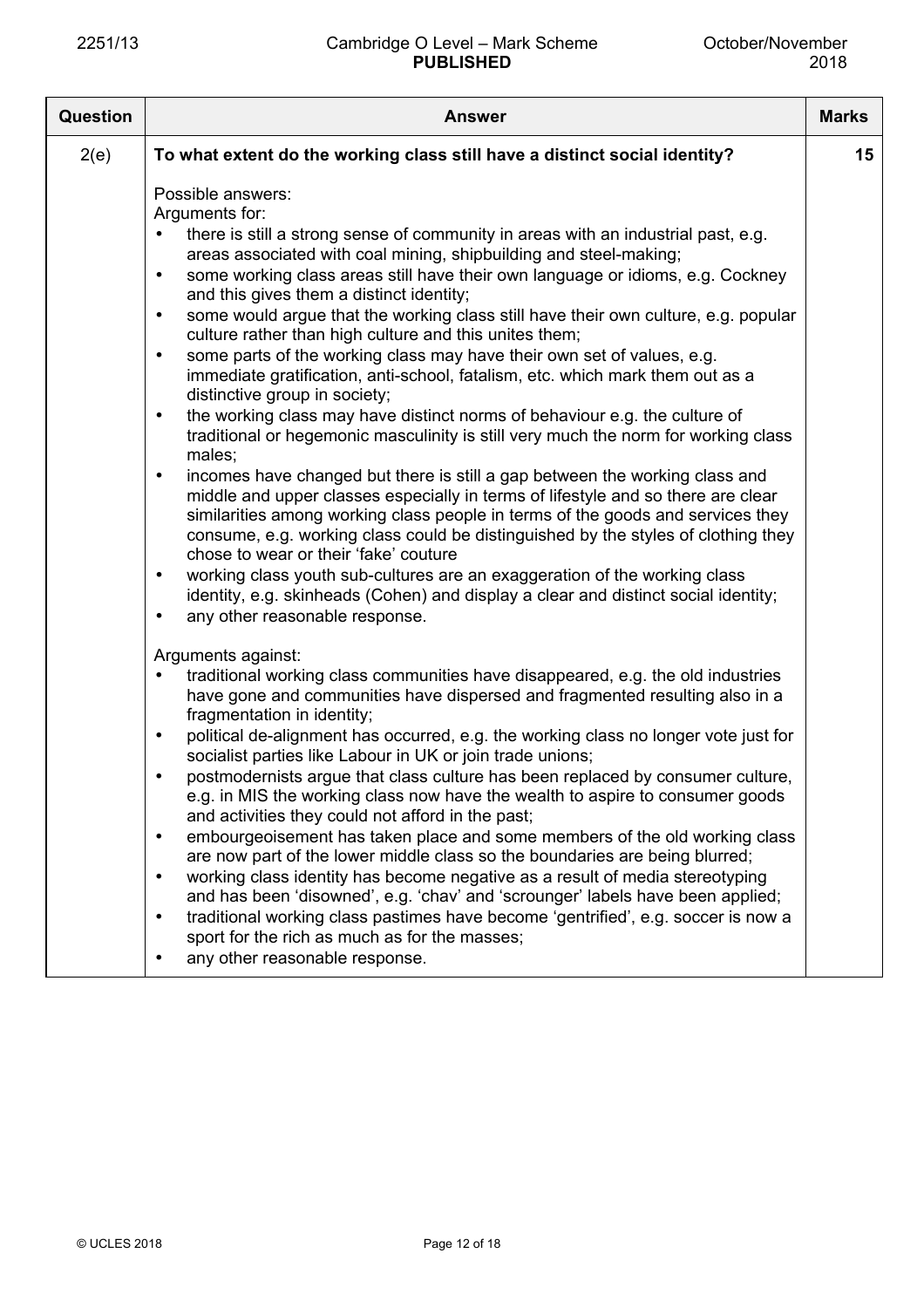| <b>Question</b> | <b>Answer</b>                                                                                                                                                                                                                                                                                                                                                                                                                                                                                                                                                                                                                                                                                                                                                                                                                                                                                                                                                                   | <b>Marks</b> |
|-----------------|---------------------------------------------------------------------------------------------------------------------------------------------------------------------------------------------------------------------------------------------------------------------------------------------------------------------------------------------------------------------------------------------------------------------------------------------------------------------------------------------------------------------------------------------------------------------------------------------------------------------------------------------------------------------------------------------------------------------------------------------------------------------------------------------------------------------------------------------------------------------------------------------------------------------------------------------------------------------------------|--------------|
| 2(e)            | Band 0 [0 marks]<br>No creditworthy response.                                                                                                                                                                                                                                                                                                                                                                                                                                                                                                                                                                                                                                                                                                                                                                                                                                                                                                                                   |              |
|                 | Band 1 [1-4 marks]<br>Answers in this band may be vague and largely based on common sense showing<br>limited knowledge of the debate. Responses may be short, undeveloped and one-<br>sided, e.g. 'the upper class think they are superior'. At the bottom of the band, use of<br>sociological terms or concepts is very unlikely. At the top of the band, candidates<br>may understand the meaning of social classes but have no understanding of their<br>importance for identity.                                                                                                                                                                                                                                                                                                                                                                                                                                                                                            |              |
|                 | <b>Band 2 [5-8 marks]</b><br>In this band candidates will show some basic knowledge of the debate. Alternatively,<br>they may offer an answer which is list-like in nature but there will be no real attempt<br>to assess the issues raised by the question. There may be limited/some use of<br>sociological terms or concepts. Responses may be underdeveloped and lack range.<br>Answers may be simplistic and two-sided responses are unlikely. At the top of the<br>band, candidates may describe both social identity and class, e.g. 'the working class<br>usually vote for socialist parties like the UK Labour party and go to the pub for a<br>drink with their mates'.                                                                                                                                                                                                                                                                                               |              |
|                 | A one-sided answer cannot score higher than 8 marks.                                                                                                                                                                                                                                                                                                                                                                                                                                                                                                                                                                                                                                                                                                                                                                                                                                                                                                                            |              |
|                 | Band 3 [9-12 marks]<br>Answers in this band will show good sociological knowledge and understanding of<br>the relationship between social identity and class. Sociological terms and concepts<br>will be used with greater accuracy and/or frequency. For the most part, answers will<br>be well developed, focused on the question and there will be a range of points<br>presented. There will be a two-sided response but this may be unbalanced. At the<br>bottom of the band, candidates may provide a narrower range of points. At the top of<br>the band, expect a wider range of points and clear focus on the question.                                                                                                                                                                                                                                                                                                                                                |              |
|                 | Band 4 [13-15 marks]<br>Answers in this band will show an excellent knowledge and understanding of the<br>extent to which the working class still have a distinct social identity. There will be a<br>strong grasp of the argument as well as accurate and frequent use of sociological<br>terms and concepts. Answers will be well developed, clearly focused on the question<br>and discuss a wide range of points. Responses will be two-sided and balanced. At<br>the bottom of the band, some attempt at a conclusion will be made. At the top of the<br>band, there will be a clear attempt to offer an assessment of the 'To what extent?'<br>part of the question through a focused conclusion, e.g. 'while class continues to have<br>an impact on socialisation for working class people, in general consumerism and the<br>blurring of traditional boundaries has meant that the old identity is fragmenting and<br>becoming less important as a distinct identity'. |              |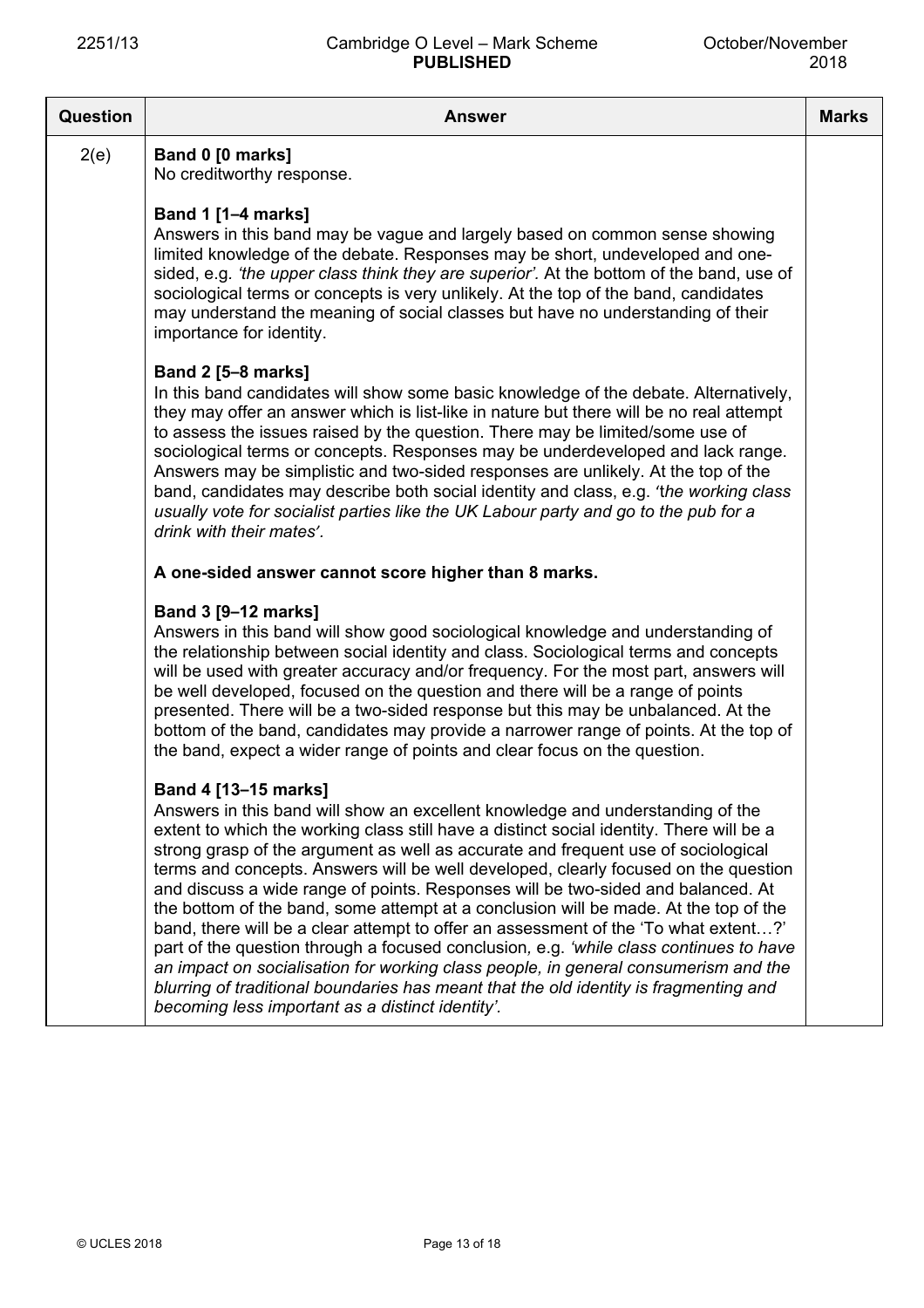| <b>Answer</b>                                                                                                                                                                                                                                                                                                                                                                                                                                                                                            | <b>Marks</b>                                              |
|----------------------------------------------------------------------------------------------------------------------------------------------------------------------------------------------------------------------------------------------------------------------------------------------------------------------------------------------------------------------------------------------------------------------------------------------------------------------------------------------------------|-----------------------------------------------------------|
| What is meant by the term 'culture of poverty'?                                                                                                                                                                                                                                                                                                                                                                                                                                                          | $\mathbf{2}$                                              |
| <b>One</b> mark for partial definition, e.g. 'believing in things that keep you poor'.                                                                                                                                                                                                                                                                                                                                                                                                                   |                                                           |
| Two marks for clear definition, e.g. 'values that mean you don't take actions to get<br>you out of poverty like fatalism'.                                                                                                                                                                                                                                                                                                                                                                               |                                                           |
| Describe two ways of defining poverty.                                                                                                                                                                                                                                                                                                                                                                                                                                                                   | 4                                                         |
| Possible answers:<br>absolute poverty, i.e. being without the basics necessary for life;<br>$\bullet$<br>relative poverty, i.e. being poor in relation to others in the society not having<br>$\bullet$<br>those things generally seen as desirable;<br>consensual poverty, i.e. being below the agreed poverty line or bread line<br>٠<br>usually set by the government in a country;<br>any other reasonable response.<br>$\bullet$<br><b>One</b> mark for each way identified (up to maximum of two). |                                                           |
|                                                                                                                                                                                                                                                                                                                                                                                                                                                                                                          | One mark for each way developed (up to a maximum of two). |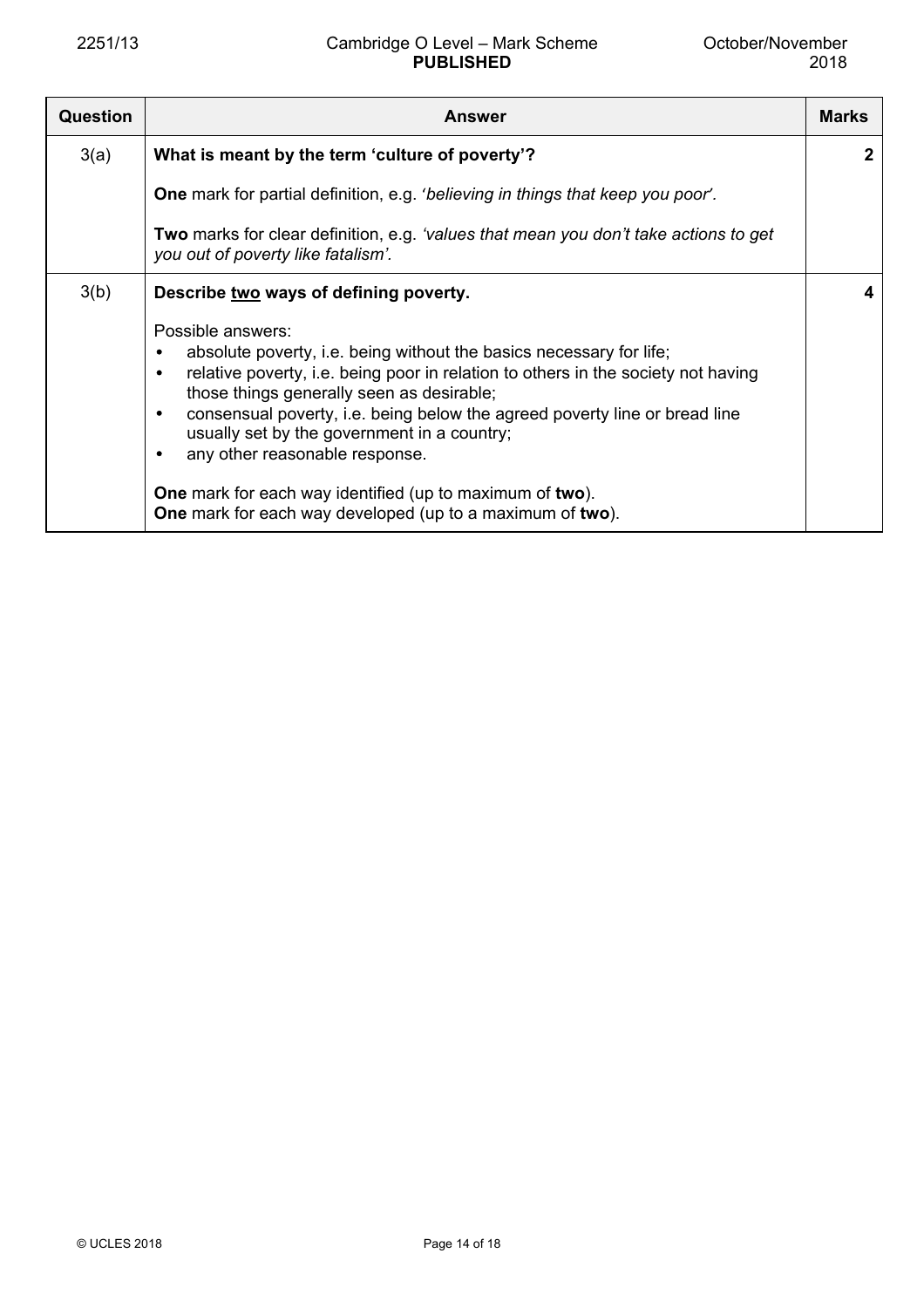| <b>Question</b> | Answer                                                                                                                                                                                                                                                                                                                                                                                                                                                                                                                                                                                                                                                                                                                                                                                                                                                                                                                                           | <b>Marks</b> |
|-----------------|--------------------------------------------------------------------------------------------------------------------------------------------------------------------------------------------------------------------------------------------------------------------------------------------------------------------------------------------------------------------------------------------------------------------------------------------------------------------------------------------------------------------------------------------------------------------------------------------------------------------------------------------------------------------------------------------------------------------------------------------------------------------------------------------------------------------------------------------------------------------------------------------------------------------------------------------------|--------------|
| 3(c)            | Explain how poverty affects an individual's life chances.                                                                                                                                                                                                                                                                                                                                                                                                                                                                                                                                                                                                                                                                                                                                                                                                                                                                                        | 6            |
|                 | Possible answers:<br>one's chances of a good education are lower, e.g. likely to have less access to<br>٠<br>both material and cultural advantages that aid educational success;<br>the chances of accessing a good school are less, e.g. unable to move to a<br>$\bullet$<br>catchment area where there are better schools;<br>the chances of good health are lower, e.g. lack of balanced diet impacts on<br>$\bullet$<br>health and illness and disease may result;<br>life expectancy is reduced, i.e. individuals from lower socio-economic groups<br>$\bullet$<br>generally die younger;<br>access to health care is reduced, e.g. likely to face longer waiting times not get<br>$\bullet$<br>access to best drugs and treatment;<br>people are more likely to face social exclusion, e.g. don't have money to go out<br>$\bullet$<br>and meet people or own latest fashion or technology;<br>any other reasonable response.<br>$\bullet$ |              |
|                 | Band 0 [0 marks]<br>No creditworthy response.                                                                                                                                                                                                                                                                                                                                                                                                                                                                                                                                                                                                                                                                                                                                                                                                                                                                                                    |              |
|                 | Band 1 [1-3 marks]<br>Answers in this band will show only a limited awareness of the way poverty can<br>affect an individual's life chances. Responses may be short and un/under developed.<br>At the top of the band, there may be a tendency towards simplistic answers,<br>engaging with sociological ideas without using sociological language. Alternatively,<br>candidates may offer a wider range of weak points. Answers may be placed broadly<br>within the concept of social conformity in general.                                                                                                                                                                                                                                                                                                                                                                                                                                    |              |
|                 | <b>Band 2 [4-6 marks]</b><br>A clear and accurate explanation showing good sociological knowledge and<br>understanding of how poverty can affect an individual's life chances which is<br>supported by relevant examples. Sociological terms should be expected. At the top<br>of the band candidates will use sociological terms and concepts, referring to a range<br>of factors.                                                                                                                                                                                                                                                                                                                                                                                                                                                                                                                                                              |              |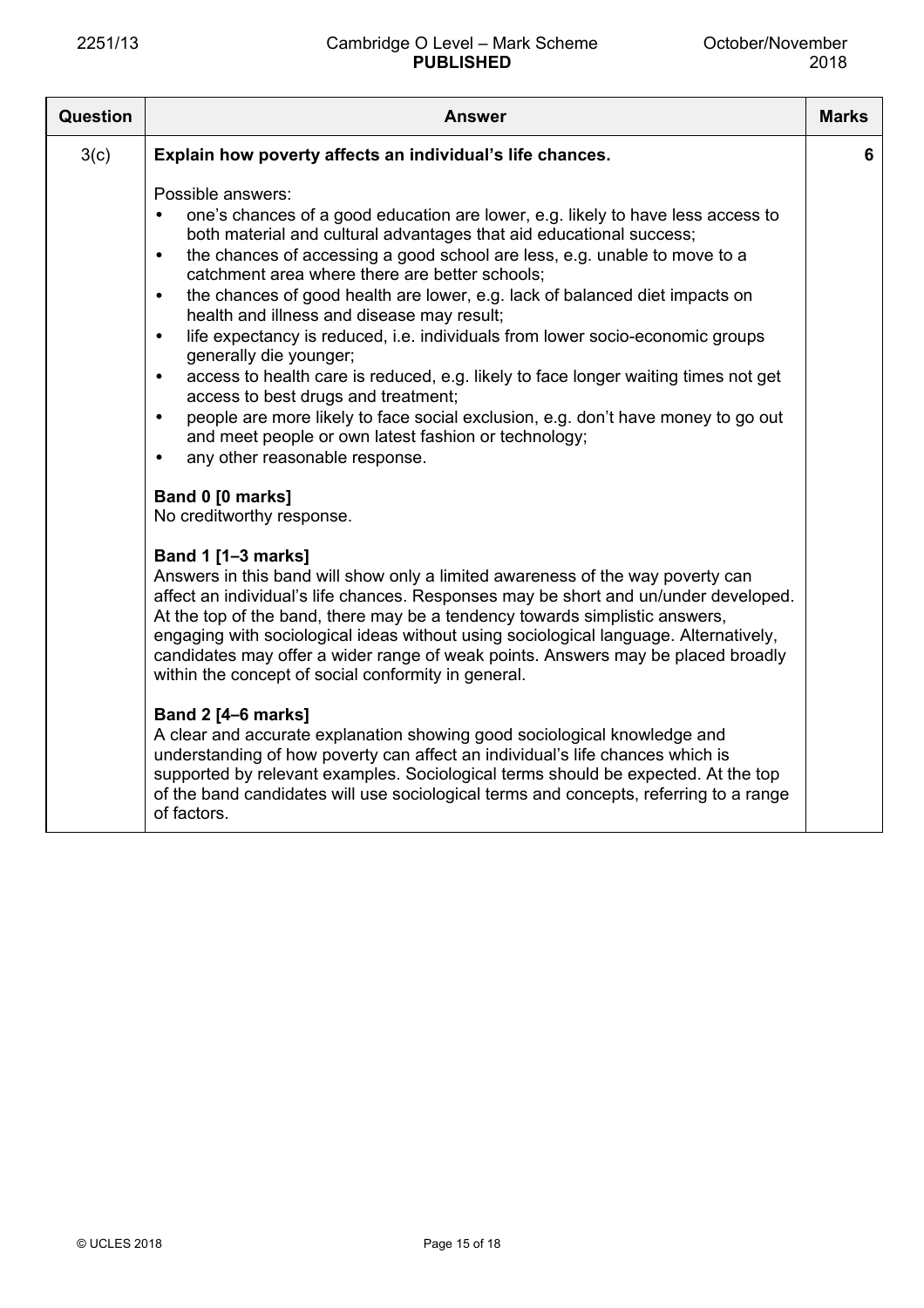| <b>Question</b> | <b>Answer</b>                                                                                                                                                                                                                                                                                                                                                                                                                                                                                                                                                                                                                                                                                                                                                                                                                                                                                                                                                                        | <b>Marks</b> |
|-----------------|--------------------------------------------------------------------------------------------------------------------------------------------------------------------------------------------------------------------------------------------------------------------------------------------------------------------------------------------------------------------------------------------------------------------------------------------------------------------------------------------------------------------------------------------------------------------------------------------------------------------------------------------------------------------------------------------------------------------------------------------------------------------------------------------------------------------------------------------------------------------------------------------------------------------------------------------------------------------------------------|--------------|
| 3(d)            | Explain why the welfare state has failed to reduce social inequality.                                                                                                                                                                                                                                                                                                                                                                                                                                                                                                                                                                                                                                                                                                                                                                                                                                                                                                                | 8            |
|                 | Possible answers:<br>there is a dependency culture, i.e. welfare state is too generous there is no<br>$\bullet$<br>incentive to get off benefits;<br>the inadequacy of the welfare state, i.e. welfare benefits are not generous<br>$\bullet$<br>enough people end up in a poverty trap;<br>the culture of poverty, i.e. the way the poor are socialised prevents them from<br>$\bullet$<br>escaping poverty;<br>the unequal power of disadvantaged groups, e.g. the poor don't have the money<br>$\bullet$<br>to lobby policy makers to improve the welfare provision;<br>a lack of political will by policy makers, e.g. improved welfare would require<br>٠<br>higher taxation which would be a vote loser;<br>the inverse care laws – research shows that benefits sometimes do not reach<br>$\bullet$<br>those they are intended for and instead the more prosperous middle classes are<br>able to take advantage and 'milk' the system;<br>any other reasonable response.<br>٠ |              |
|                 | Band 0 [0 marks]<br>No creditworthy response.                                                                                                                                                                                                                                                                                                                                                                                                                                                                                                                                                                                                                                                                                                                                                                                                                                                                                                                                        |              |
|                 | <b>Band 1 [1-3 marks]</b><br>Answers in this band will show only a limited awareness of the way social inequality<br>occurs. There may be some discussion of welfare state but this may not be directed<br>to the question. Responses may be short and undeveloped. Sociological terms and<br>concepts are unlikely to be used. At the top of the band, candidates may offer more<br>than one weak point.                                                                                                                                                                                                                                                                                                                                                                                                                                                                                                                                                                            |              |
|                 | <b>Band 2 [4-6 marks]</b><br>Answers in this band will show basic sociological knowledge and understanding. At<br>the bottom of the band, candidates are unlikely to use sociological terms and<br>concepts accurately. Responses may be underdeveloped and lacking in range.<br>Answers may focus on describing the welfare state, without any attempt to explain<br>why inequality occurs, e.g. 'the underclass is welfare dependent'.                                                                                                                                                                                                                                                                                                                                                                                                                                                                                                                                             |              |
|                 | <b>Band 3 [7-8 marks]</b><br>Answers in this band will show good sociological knowledge and understanding of<br>why social inequality occurs and this will be well developed and explained.<br>Sociological terms and concepts will be used accurately. Answers will be well<br>focused on the question and there will be a range of reasons presented. At the top of<br>the band explanations will be clear throughout.                                                                                                                                                                                                                                                                                                                                                                                                                                                                                                                                                             |              |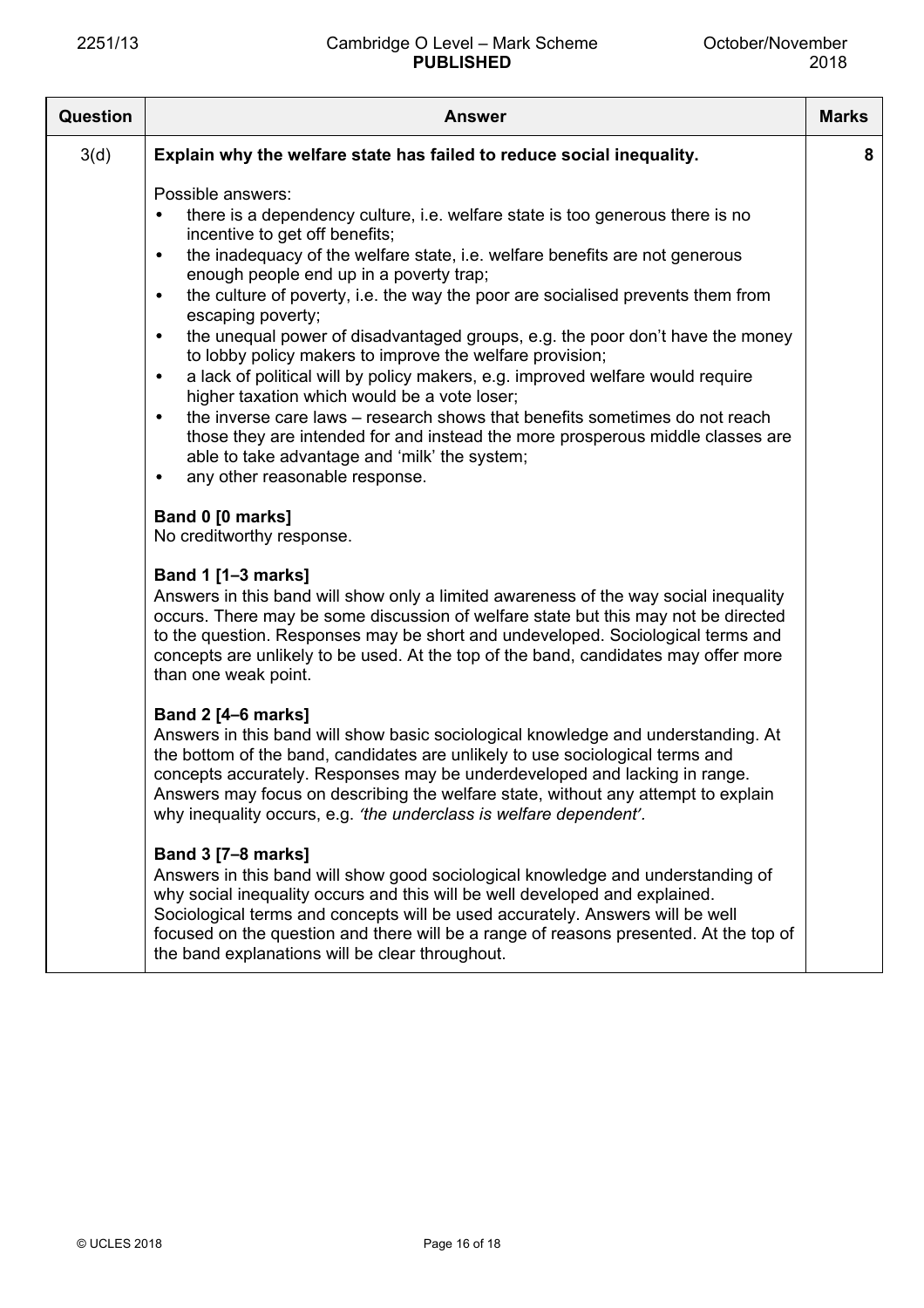| Question | <b>Answer</b>                                                                                                                                                                                                                                                                                                                                                                                                                                                                                                                                                                                                                                                                                                                                                                                                                                                                                                                                                                                                            | <b>Marks</b> |
|----------|--------------------------------------------------------------------------------------------------------------------------------------------------------------------------------------------------------------------------------------------------------------------------------------------------------------------------------------------------------------------------------------------------------------------------------------------------------------------------------------------------------------------------------------------------------------------------------------------------------------------------------------------------------------------------------------------------------------------------------------------------------------------------------------------------------------------------------------------------------------------------------------------------------------------------------------------------------------------------------------------------------------------------|--------------|
| 3(e)     | To what extent has racial discrimination been eliminated in modern industrial<br>societies?                                                                                                                                                                                                                                                                                                                                                                                                                                                                                                                                                                                                                                                                                                                                                                                                                                                                                                                              | 15           |
|          | Possible answers:<br>Arguments for:<br>there is a host of legislation to prevent discrimination, e.g. race discrimination<br>acts, ending of apartheid;<br>evidence of differential achievement, e.g. some minority groups have more<br>$\bullet$<br>success in education than the racial majority;<br>there are many examples of success by individuals from ethnic minorities, e.g.<br>$\bullet$<br>the wealth and success of sportsmen and businessmen from certain ethnic<br>groups;<br>racial barriers being broken down in politics, e.g. African American succeeding in<br>٠<br>becoming president of USA;<br>any other reasonable response<br>$\bullet$                                                                                                                                                                                                                                                                                                                                                          |              |
|          | Arguments against:<br>there remains significant evidence of underachievement by certain ethnic groups<br>$\bullet$<br>in society, e.g. black children in British education due to labelling, the<br>ethnocentric curriculum, etc.;<br>there is evidence of a lack of opportunity in employment due to prejudice and<br>$\bullet$<br>discrimination, e.g. institutional racism in recruitment practices;<br>some ethnic groups have poorer life chances due to discrimination in housing<br>$\bullet$<br>and health;<br>there is evidence of institutional racism in the criminal justice system, e.g. police<br>٠<br>arrest rates and prison populations;<br>there is an over concentration of ethnic minorities in certain fields and<br>$\bullet$<br>occupations which suggests that other avenues to success are closed;<br>there is legislation but it is difficult to enforce, e.g. employers get round the<br>$\bullet$<br>legislation through their recruitment processes;<br>any other reasonable response.<br>٠ |              |
|          | Band 0 [0 marks]<br>No creditworthy response.<br>Band 1 [1-4 marks]<br>Answers in this band may be vague and largely based on common sense showing<br>limited knowledge of the debate. Responses may be short, undeveloped and one-<br>sided, e.g. 'ethnic minorities can now get top jobs'. At the bottom of the band, use of<br>sociological terms or concepts is very unlikely. At the top of the band, candidates<br>may understand the meaning of racial discrimination or be able to list examples of<br>racial discrimination but have no understanding of why it might be eliminated.                                                                                                                                                                                                                                                                                                                                                                                                                            |              |